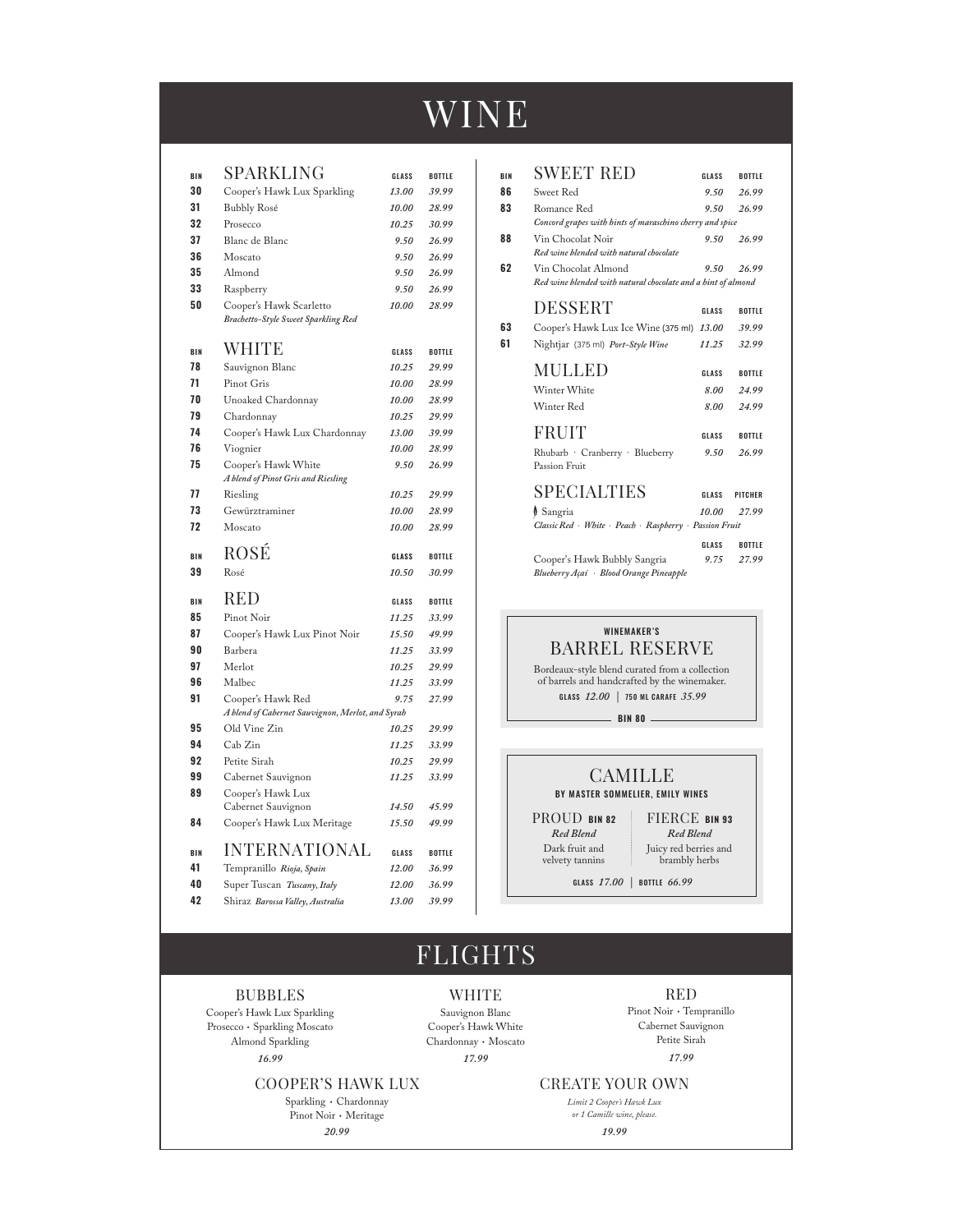# COCKTAILS & BEER

### SPECIALTY COCKTAILS

**negroni** Beefeater Gin, Carpano Antica, Campari, Orange *12.00*

**island mojito** Malibu Rum, Mint, Passion Fruit, Lime *12.00*

**american mule** Tito's Handmade Vodka, Lime, Ginger Beer, Mint, Candied Ginger *12.00*

**kentucky mule** Knob Creek, Lime, Ginger Beer, Mint, Candied Ginger *13.00*

**bin 61 sour** Woodford Reserve Bourbon, Lemon Sour, Nightjar *12.00*

**cooper's hawk margarita** Cazadores Reposado Tequila, Cointreau, Sour, Passion Fruit, Sparkling Wine *13.00*

**cranberry spritz** Prosecco, Cranberry Wine, Aperol, Orange *12.00* 

**champagne cocktail** Blanc de Blanc, Rémy Martin VSOP, Bitters, Lemon Peel *10.00*

**(212) manhattan** Knob Creek Bourbon, Carpano Antica, Amarena Cherry *13.00*

**cooper's hawk bloody mary** Tito's Handmade Vodka, Skewer of Aged Cheddar, Andouille, Jumbo Shrimp, Bleu Cheese Stuffed Olive, Grape Tomato, Pickle, Sidecar of Local Craft Beer *13.00*

**original mai tai** Bacardi Rum, Amaretto, Citrus Juices, Myers's Rum *12.00*

### SIGNATURE SANGRIA COCKTAILS

**sangria-tini** Botanist Gin, Cointreau, Red Sangria, Sour, Prosecco, Fresh Citrus *11.00*

**nightjar sangria** Rémy Martin VSOP, Red Sangria, Bitters, Soda, Caramelized Orange *11.00*

**citrus gin sangria** Botanist Gin, White Sangria, St-Germain, Citrus, Rosemary *11.00*

**burnt lemon sangria** Cointreau, White Sangria, Citrus Juices *11.00*

## COOPER'S HAWK HARD SELTZER

**meyer lemon** *or* **pear** *glass 8.25 bottle 25.99*

### MARTINIS

**i DANA'S PINEAPPLETINI** Tito's Handmade Vodka, Malibu Rum, Pineapple Juice, Sparkling Wine *13.00*

**pear drop** Grey Goose La Poire, Lemon, Sugar Rim *13.00* **espresso**

Absolut Vanilia, Espresso, Baileys Irish Cream, Frangelico Liqueur *14.00*

**dark chocolate** Grey Goose, Dark Chocolate Liqueur, Baileys Irish Cream, Whipped Cream, Shaved Dark Chocolate *14.00*

**dirty nasty** Belvedere, Bleu Cheese Olives *14.00*

**pink grapefruit** Deep Eddy Ruby Red Grapefruit Vodka, St-Germain, Pink Grapefruit Juice, Lime *13.00*

**jen's french** Tito's Handmade Vodka, Chambord Black Raspberry Liqueur, Sparkling Wine *13.00*

**classic cosmopolitan** Absolut Citron, Cointreau, Sour, Cranberry Juice *13.00*

**lemon drop** Absolut Citron, Cointreau, Lemon, Caramelized Orange *13.00*

## BEER

**DRAFT** Cooper's Hawk Ale *7.50 Wine Barrel-Aged Belgian-Style Farmhouse Ale by Goose Island* Stella Artois *6.50* · Blue Moon *6.50* Local Craft Selection *6.50*

**domestic bottles** *5.00* Miller Lite · Coors Light · Budweiser Bud Light · Michelob Ultra

**premium bottles** *5.75* Amstel Light · Heineken · Modelo · Corona Light Corona Extra · Guinness · Angry Orchard Cider

**non-alcoholic** Heineken 0.0 *5.25*

**craft bottles** *7.50* Goose Island Matilda · Founders All Day IPA Lagunitas Little Sumpin' Sumpin' · Lagunitas IPA Cigar City Jai Alai IPA

## NON-ALCOHOLIC

#### **hot**

Espresso *2.99* · Cappuccino *3.99* Café Mocha *4.99* · Latte *3.99* We proudly serve Big Shoulders coffee and espresso. Decaf espresso available.

Regular or Decaf Coffee 3.99 Hot Tea *3.99* · Hot Chocolate *2.99*

#### **cold**

Fresh-Squeezed Lemonade *3.99 Strawberry, Passion Fruit, Raspberry or Peach Lemonade 4.99* Fresh-Brewed Iced Tea *3.99* · Soft Drinks *3.99* Raspberry Hibiscus Iced Tea *3.99* Acqua Panna Bottled Water *750mL 4.99* S.Pellegrino Sparkling Water *750mL 5.99*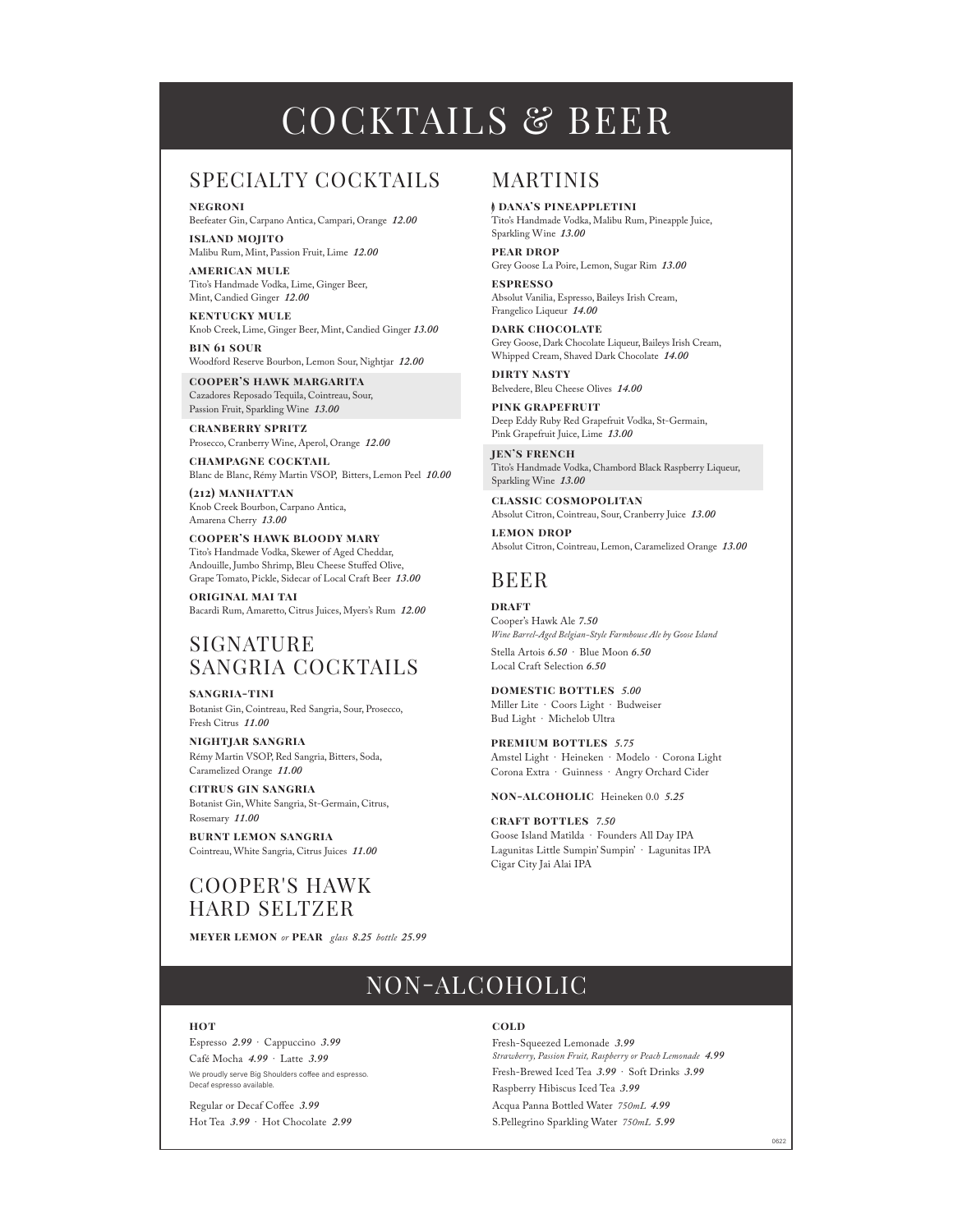## **COOPER'S HAWK**

#### APPETIZERS

**drunken shrimp BIN 50**  Bacon-Wrapped Shrimp, Tequila Lime Butter Sauce, Fresh Guacamole *16.99*

**f** ASIAN PORK BELLY TOSTADAS BIN 94 Scallions, Sesame Seeds, Cilantro, Radish, Sweet Chili BBQ Sauce *14.99* 

**thai lettuce wraps BIN 77** Sweet Chili-Glazed Chicken, Asian Cabbage Slaw with Pineapple, Crunchy Wontons, Bibb Lettuce; Sesame Ginger, Cashew, and Ponzu-Ginger Sauces *18.99*

**f crispy brussels sprouts BIN 72** Cashews, Mint, Sweet "ai Chili, Sesame-Sriracha Aioli *14.99* 

**chicken potstickers BIN 73** Sweet and Spicy Mustard, Ginger Soy Sauce *12.99* 

**CLASSIC TOMATO BRUSCHETTA** BIN 71 Burrata, Basil, Extra Virgin Olive Oil, Balsamic Glaze *11.99*

**h HOUSE-MADE MEATBALLS** BIN 90 Rich Tomato Sauce, Burrata Dolce, Basil, Extra Virgin Olive Oil, Polenta Crostini *14.99* 

**over the border egg rolls BIN 71** House-Made with Southwest Chicken, Corn, Black Beans, Cilantro, and Cheese; Tomatillo Salsa, Cilantro Ranch, and Cashew Dipping Sauces *15.99*

**caprese flatbread BIN 71**

Ripe Tomato, Mozzarella, Red Onion, Pesto, Basil, Balsamic Glaze *11.99* **f** ROASTED VEGETABLE & GOAT CHEESE FLATBREAD *B* BIN 85

Mozzarella, Roasted Grape Tomatoes, Pesto, Basil, Balsamic Glaze *12.99* **italian sausage & whipped burrata flatbread BIN 41** Giardiniera, Pesto, Mozzarella, Grated Parmesan *12.99* 

SOUP & APPETIZER SALADS

**crab & lobster bisque BIN 74** Cup *7.99* | Bowl *10.99* **tortilla soup BIN 76** Cup *5.99* | Bowl *7.99*

Vegetarian Upon Request

**PLAIN OL' HOUSE BIN 78** Cucumber, Carrot, Tomato, Croutons, Dressing on the Side *7.99* **caesar BIN 70**

Romaine, Shaved Parmesan, Croutons, Creamy Caesar Pesto Dressing *9.99*

**chopped wedge BIN 37** Applewood Smoked Bacon, Bleu Cheese, Red Onion, Sweet Grape Tomatoes, Italian Vinaigrette, Bleu Cheese Dressing *11.99*

**f SHAVED BRUSSELS SPROUTS**  $\sigma$  **BIN 78** Extra Virgin Olive Oil, Shaved Parmesan, Lemon, Marcona Almonds, Balsamic Glaze *10.99*

## PASTA & RISOTTO

**country rigatoni BIN 87**

Italian Sausage, Mushroom, Chicken, Roasted Grape Tomatoes, Herbs, Tomato Garlic Cream Sauce *22.99*

**keaton's spaghetti & house-made meatballs BIN 91** Bucatini Pasta, Rich Tomato Bolognese, Burrata Dolce, Basil, Extra Virgin Olive Oil *20.99* 

f **gnocchi carbonara BIN 74** Pancetta, Chicken, Sage, Peas, Parmesan Garlic Cream Sauce *24.99*

**baked parmesan shrimp scampi BIN 79**

Capellini, White Wine San Marzano Sauce, Tomato Basil Relish, Pesto Oil *23.99* **shrimp & scallop risotto BIN 30**

Sweet Corn, Asparagus, Peas, Spinach, Parmesan, White Tru#e Oil *29.99* **f BRAISED SHORT RIB RISOTTO** BIN 82

n, Sweet Onion, White Wine, Shaved Parmesan White Truffle Oil 30.99

**sweet corn & tomato risotto** *s* BIN 91 Peas, Shiitake Mushrooms, Roasted Peppers, Spinach, Stracciatella, Pesto Oil *21.99*

**roasted chicken risotto BIN 76** Sweet Corn, Peas, Shiitake Mushrooms, Roasted Peppers, Spinach, Oven-Roasted Tomatoes, Stracciatella, Pesto Oil, Candied Bacon *23.99*



MONTHLY VARIETY MEMBERSHIPS \$21.99 *for 1 bottle* • \$41.99 *for 2 bottles* • \$59.99 *for 3 bottles* Become a Member and discover a new wine every month in our  $\,$  dining room, or at home, plus, many more great benefits! Start earning points with today's visit towards dining rewards: 1 POINT PER \$ SPENT | 350 POINTS = \$25 REWARD Receive birthday rewards and other gifts throughout the year. Enjoy 10% OFF carryout, and 10-20% OFF additional bottles purchased in our Tasting Room. JOIN *the* WINE CLUB < Scan the code to sign up and provide your Member Number to your server. Use your bottle now or take home to enjoy! ALREADY A MEMBER? Upgrade to a 2 or 3 Bottle Membership!

#### BEEF, PORK & CHICKEN

Add a Bleu Cheese, Horseradish, or Parmesan Crust to any steak for 2.99.

**prime churrasco grilled steak\* BIN 96** Chimichurri-Rubbed Skirt Steak, Cilantro-Lime Aioli, Parmesan Fries, Oven-Roasted Vegetables *36.99* 

**bourbon LACQUERED BBQ PORK CHOPS BIN 93** Boneless Loin, Chipotle Mashed, Tomato-Braised Kale, Buttermilk Onion Rings 29.99

**f** RED WINE BRAISED SHORT RIBS BIN 82 Oven-Roasted Vegetables, Mary's Potatoes, Grainy Dijon Mustard Butter,

**trio of medallions\* BIN 80** Horseradish, Bleu Cheese, and Parmesan-Crusted Filet Medallions,

**filet mignon\* BIN 89** 8 oz. Filet, Steak Butter, Crispy Onion Strings, Grilled Broccoli, Choice of Side *39.99*

**ellie's chicken piccata BIN 71**

Parmesan-Breaded Chicken, House-Made Pickled Vegetables, Shaved Parmesan,

**chicken madeira BIN 90** Mushroom, Fontina, Mary's Potatoes, Asparagus *22.99*

#### SEAFOOD

**soy ginger atlantic salmon\* BIN 50** Wasabi-Buttered Mashed, Asian Slaw *28.99*

**pan-roasted barramundi BIN 73** Blistered Vegetables, Grape Tomatoes, Ginger Rice, "ai Lemongrass Sauce *27.99*

**fish & chips BIN 37**

Beer-Battered Cod, Sriracha Aioli, Herb Tartar, Asian Slaw *21.99*  f **pistachio-crusted grouper BIN 74**

Mustard Sauce, Mary's Potatoes, Asparagus *30.99* **jambalaya BIN 75**

Chicken, Shrimp, Andouille, Onion, Tomato, Peppers, Jasmine Rice *22.99*

#### SURF & TURF

Served with Oven-Roasted Vegetables and Mary's Potatoes.

**choose one** Bourbon Lacquered BBQ Pork Chop *31.99*  Parmesan-Crusted Filet Medallions\* *37.99* Prime Churrasco Grilled Steak\* *36.99*

**choose one** Soy Ginger Atlantic Salmon\* • Pistachio-Crusted Grouper Drunken Shrimp • Scallop Gratin

Boneless Loin, Chipotle Mashed, Toma

Crispy Onion Strings *33.99*

Mary's Potatoes, Asparagus *37.99*

Lemon Butter Caper Sauce, Angel Hair Pasta *20.99*

**dana's parmesan-crusted chicken BIN 79** Tomato Basil Relish, Lemon Butter, Betty's Potatoes, Garlic Green Beans *21.99*

**cooper's hawk chicken giardiniera BIN 70** Mary's Potatoes *20.99*